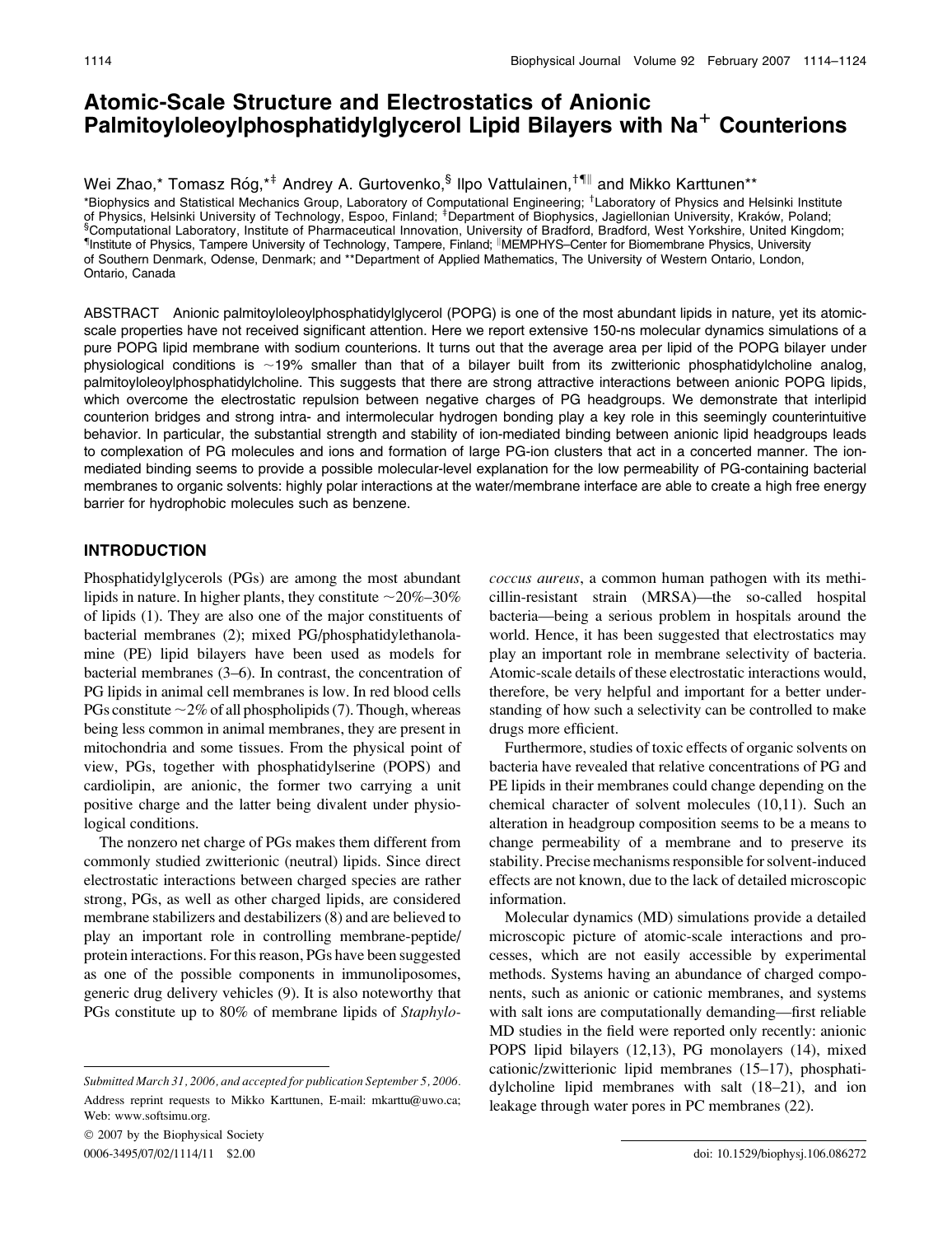Given the abundance of PGs in nature, it is somewhat surprising that, to the best of our knowledge, there has been only one atomistic computational study of pure PG lipid bilayers (23) focusing on the hydrogen bonding between the lipids. All related simulation studies to date have dealt with mixtures of PGs with other lipids (3,6) or with PG monolayers at the air/water interface (14). On the experimental side, pure POPG bilayers, or POPG mixed with PC at high concentrations, have been studied (to our knowledge) only by Cowley et al. (24) in the 1970s and more recently by Pozo-Navas et al. (25,26). The phase behavior (27,28) and various aspects of the structure-function relationship of POPGs in PE bilayers (8,29–32) have been experimentally characterized, though.

In this work we employ atomistic MD simulations to gain a thorough understanding of the properties of PG-rich membranes through a systematic comparison with corresponding PC bilayers. This is needed to establish the fundamental molecular and atomistic level physical origin of the observed phenomena. This knowledge should be useful also in interpreting experimental findings, and it offers a possible explanation as to why nature has chosen to use charged lipids structures such as bacterial membranes.

We focus on the structural and electrostatic properties of single-component palmitoyloleoylphosphatidylglycerol (POPG) lipid membranes. Zwitterionic palmitoyloleoylphosphatidylcholine (POPC) was used as a control as its properties are well known and, importantly, since PCs are the most abundant lipids in biological membranes. As they have a dipole in their headgroup, their behavior is expected to be quite different from that of anionic PGs. Indeed, when compared to a POPC bilayer, the average area per lipid in POPG bilayer simulations turns out to be much smaller. That seems to be characteristic for charged bilayer as similar compression has also been seen in other anionic bilayers (see, e.g., Petrache et al. (33)). Our simulations reveal the physical mechanism responsible for that, and the key results of this work are the following: there are strong attractive interactions between anionic POPG lipids, which overcome the electrostatic repulsion between negative charges of PG headgroups. We show that interlipid counterion bridges and strong intra- and intermolecular hydrogen bonding lead to this seemingly counterintuitive behavior. In particular, the strength and stability of ion-mediated binding between anionic lipid headgroups leads to complexation of PG molecules and ions and formation of large PG-ion clusters that act in a concerted manner. The ion-mediated binding may provide a possible molecular-level mechanism for the low permeability of PG-containing bacterial membranes to organic solvents: highly polar interactions at the water/ membrane interface are able to create a high free energy barrier for hydrophobic molecules such as benzene.

The rest of this work is organized as follows: in the next section we present the model and simulation details. Then, we first show the results for the basic structural quantities such as the area per lipid, density profiles, and order parameters. After that we come to the main results: hydrogen, ion bonding, and their consequences such as clustering. Finally, we finish with conclusions and a discussion.

# MODEL AND SIMULATION DETAILS

We have studied a lipid bilayer system consisting of 128 anionic POPGs and 3527 water molecules. A total of  $128 \text{ Na}^+$ counterions was included to ensure electroneutrality. The force field parameters for POPG (Fig. 1) were taken from the united atom force field of Berger et al. (34). They are based on the GROMOS force field for lipid headgroups, the Ryckaert-Bellemans potential functions (35,36) for hydrocarbon chains, and the optimized parameters for liquid simulations parameters  $(34)$  for the Lennard-Jones interactions between united  $CH_n$ groups of nonpolar lipid chains. Partial charges for the glycol group (H16-O16-C13-C12-O15-H15 in the headgroup of POPG; see Fig. 1) were taken from 1,2-propanediol (D. Warren, unpublished). The force field parameters for POPG are available online at http://www.softsimu.org/downloads.shtml. The SPC model (38) was used for water, and standard GROMACS force field parameters were employed for sodium ions. For subtleties related to modeling of  $Na^+$ , please see Patra and Karttunen (39).

All Lennard-Jones interactions were cut off at 1.0 nm without shift or switch functions. Lipid bonds were constrained using the LINCS algorithm (40), and the SETTLE algorithm (41) was used for water molecules. The electrostatic interactions were handled by the particle mesh Ewald (PME) method (42,43), which has been shown to perform well in membrane simulations (44–46).

The simulations were performed in the  $NpT$  ensemble with a time step of 2 fs, using the GROMACS simulation package (47). The temperature was kept constant at  $T = 310$  K using the Berendsen thermostat (48) with a coupling time constant of 0.1 ps. Lipid molecules and solvent (water molecules and sodium ions) were separately coupled to a heat bath. The Berendsen barostat (48) with a coupling constant of 1.0 ps was employed to keep pressure constant (1 bar). The pressure coupling was applied semiisotropically: the box size in the direction of the bilayer normal  $(z \text{ axis})$  and the cross sectional area (xy-plane) were allowed to vary independently.

The starting structure of a POPG bilayer was prepared using an equilibrated POPC bilayer (49): the choline moieties of POPC lipids were replaced with the glycerol groups such that equal numbers of D-POPG and L-POPG lipids were created, leading to a lipid bilayer system with neutral chirality (racemic). The two cases differ with respect to the chirality of the C12 site (50), and hence this choice guarantees that our lipid bilayer system is characterized by neutral chirality. After initial energy minimization, a short 10-ps run in the NVT ensemble was performed to remove unphysical voids due to structural modifications. The resulting POPG system was simulated for 150 ns. By analyzing the time evolution of the area per lipid and the coordination of  $Na<sup>+</sup>$  counterions with lipids and water, we concluded that the system had equilibrated within 70 ns (see Fig. 2). The time range from 70 to 150 ns was therefore used for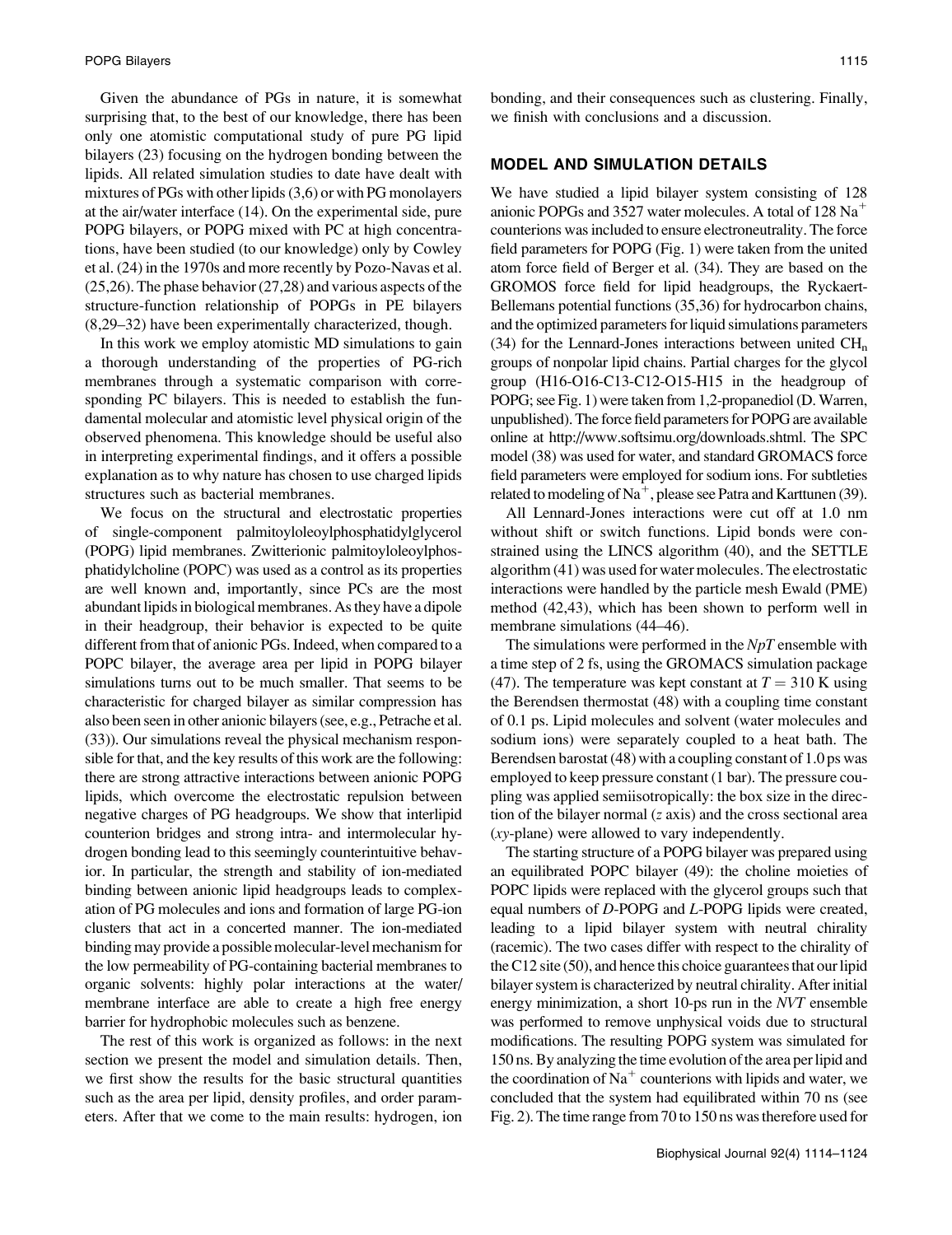

FIGURE 1 Chemical structures and the numbering of atoms of POPG and POPC molecules used in this study.

analysis. In total, the MD simulations took  $\sim12,000$  CPU hours on AMD Opteron 2.2 GHz computers (AMD, Sunnyvale, CA).

Below, the properties of POPG are compared with those of POPC. Hence, for the purpose of comparison, a complementary simulation of a POPC lipid bilayer containing 128 POPC and 3655 water molecules was also conducted at a temperature of 310 K for 30 ns. Our choices for the force field and the initial (and already equilibrated) configuration



FIGURE 2 Time evolution of the area per lipid for a POPG bilayer. Dashed line shows the average value in equilibrium,  $\langle A \rangle$ .

are the same as in our previous simulations (49). For the given temperature and hydration, both studied systems, POPG and POPC, are in the fluid (liquid-disordered) phase. The experimenatlly determined main transition temperatures are below 273 K for both POPG ( $\approx$  273 K) (26,27) and POPC (268 K) (51). Our data (in the following sections) are also consistent with the liquid-disordered phase.

# RESULTS

#### Area per lipid

The average area per lipid,  $\langle A \rangle$ , is perhaps the most widely used quantity to characterize lipid bilayer systems, since it affects a variety of physical processes such as lateral diffusion, membrane elastic properties, and permeation. The time evolution of the area per lipid is shown in Fig. 2. The long equilibration time visible in the figure is mainly due to the slow kinetics associated with the binding of counterions with the charged POPG lipids and in part due to hydrogen-bond formation among the lipids. Similar findings have also been made in simulations of anionic POPS bilayers (13) and in bilayer simulations under the influence of salt (17,18,20,21).

For the average area per lipid in a POPG bilayer we obtain  $\langle A_{\text{POPG}} \rangle = 0.530 \pm 0.006 \text{ nm}^2$ . This is a remarkably small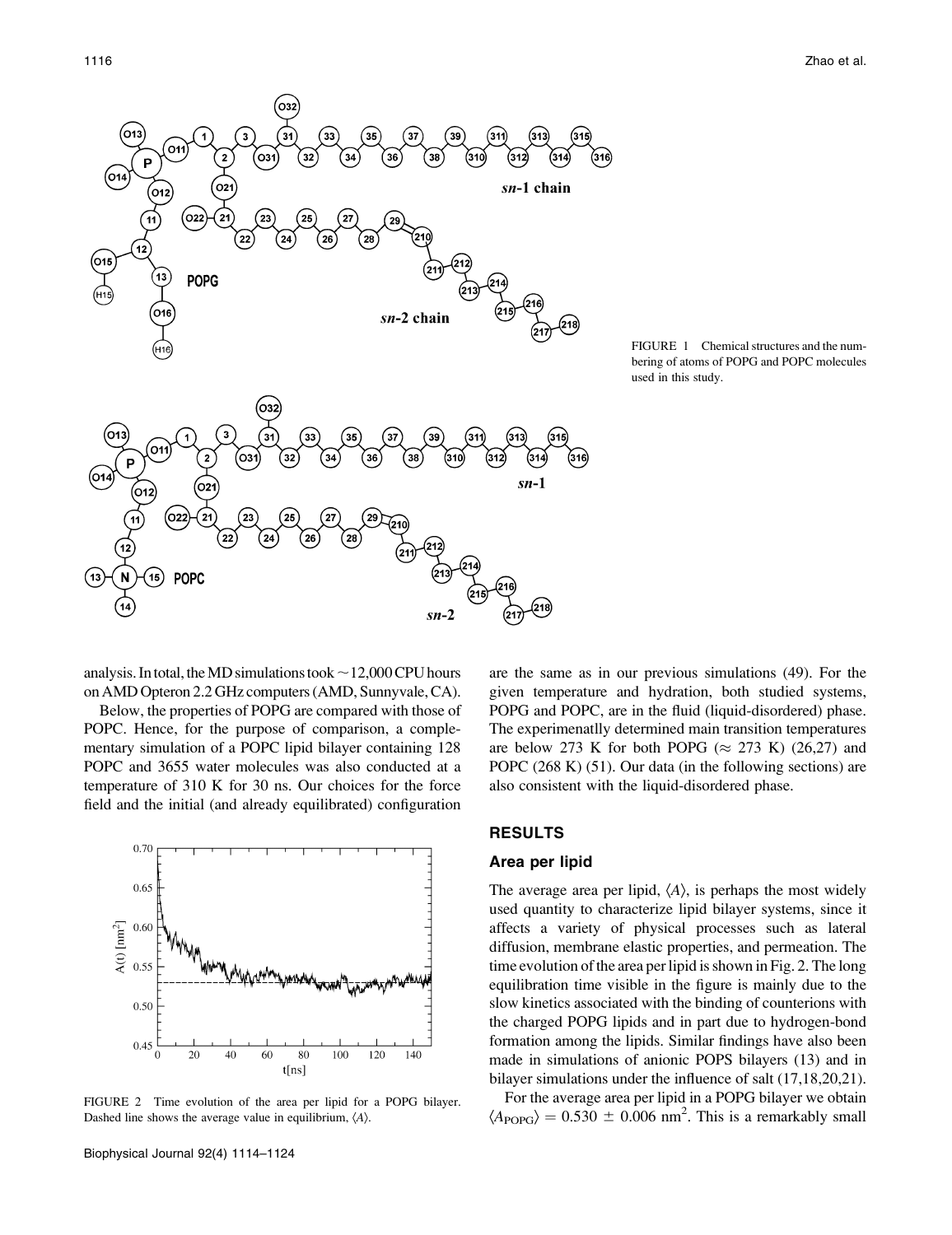number compared to typical values in corresponding zwitterionic lipid systems. For example, for a POPC bilayer studied in this work we found  $\langle A_{\text{POPC}} \rangle = 0.658 \pm 0.009 \text{ nm}^2$ at the same temperature. Sphingomyelin bilayers in turn have yielded average areas per lipid of the order of  $0.52 \text{ nm}^2$ , and the lipid hydrocarbon chains in these systems are known to be highly ordered. Similar enhanced ordering is therefore expected for POPG too (see below).

Comparison of our results to experimental data is difficult since, to our knowledge, there are no experimental estimates for the average area per lipid in single-component POPG bilayers. However, comparison to previous related simulations is possible. Murzyn et al. (6) used the Voronoi tessellation technique to extract the average area per lipid from simulations of a POPE/POPG mixture. They reported a value of  $0.628 \pm 0.003$  nm<sup>2</sup> for the average area per POPG, which is considerably larger than the value found in our work. One has to note, however, that the result by Murzyn et al. cannot be directly compared to our findings. This stems from the fact that they applied the Voronoi tessellation technique to a binary system, and then there is no unique way to decompose the free area (volume) among the different lipid components. Hence the areas of two-dimensional Wigner-Seiz cells in binary systems do not correspond to the area per lipid measured in single-component lipid bilayers. This issue has been extensively discussed in computational studies of cholesterol in phospholipid bilayers (52–55) and also in experiments on mixtures of nonsterol natural lipids (56).

A better, but also indirect comparison can be provided by MD simulations of pure POPS bilayers (13). Although headgroups of POPG and POPS lipids have different chemical structures, both of these lipids are anionic under physiological conditions. Mukhopadhyay et al. obtained  $0.55 \pm 0.01$  nm<sup>2</sup> for the average area per POPS under simulation conditions similar to those employed in this study—close to  $0.53 \text{ nm}^2$  found here for a POPG bilayer. These findings are also in agreement with Cowley et al. (24), who studied PC/POPG bilayers at different concentrations under varying hydration conditions.

We also computed the autocorrelation function to measure the characteristic timescales for area fluctuations of POPGs (data not shown). As expected on the basis of the above discussion, they turned out to be much longer than those observed for POPC bilayers (49). The above observation indicates that an anionic POPG bilayer is less fluid than one would naïvely expect (27): its densely packed structure, which seems to be counterintuitive at first sight, is caused by tight binding of anionic lipids through relatively stable ion bridges (see the section Interactions of  $Na<sup>+</sup>$ ions with water/membrane interface).

#### Density profiles

Next, we consider the density profiles of various bilayer constituents (see Fig. 3).

The maxima of the (mass or electron) density profiles are often used to estimate the thickness of the bilayer (6,44,57).



FIGURE 3 Component-wise density profiles across the bilayer as a function of distance from the membrane center  $(z = 0)$ . Gly: the glycol group (H16, O16, C13, C12, O15, H15); Phos: the phosphate group (O11, O12, O13, O13, P); and Carb: the carbonyl ester group (C21, O21, O22, C31, O31, O32).

As in previous studies, we considered the distance between the average positions of phosphate atoms in the two leaflets of a lipid bilayer. That distance computed from the electron density profile yielded 4.39  $\pm$  0.02 nm for the phosphatephosphate distance  $d_{\text{P-P}}$ . The result is in line with the previous simulation study of a POPG bilayer at 310 K (23).

The maximum of the mass density profile of POPG lipids turns out to be located at the average position of the ester groups instead of the phosphate groups as has been found for phosphatidylcholine bilayers (49). The most remarkable feature is the distribution of  $Na<sup>+</sup>$  ions characterized by two peaks in the interface region (see Fig. 4). The first (main) peak is located at  $\approx$  1.9 nm from the bilayer center and overlaps with the peak due to the POPG carbonyl ester groups. Elmore has recently made a similar observation (23). The second, much smaller peak is at  $\approx$  2.65 nm. Further analysis shows that this peak corresponds to  $Na<sup>+</sup>$  ions mainly located in the water phase, close to the membrane but beyond the phosphate groups, although the



FIGURE 4 Scaled number densities for various constituents of the POPG system. The number density of lipids is not scaled, whereas the densities of water, phosphorus, O22, O32, and  $Na<sup>+</sup>$  ions are scaled by dividing them by 70, 10, 10, 10, and 7, respectively. The bilayer center is at  $z = 0$ .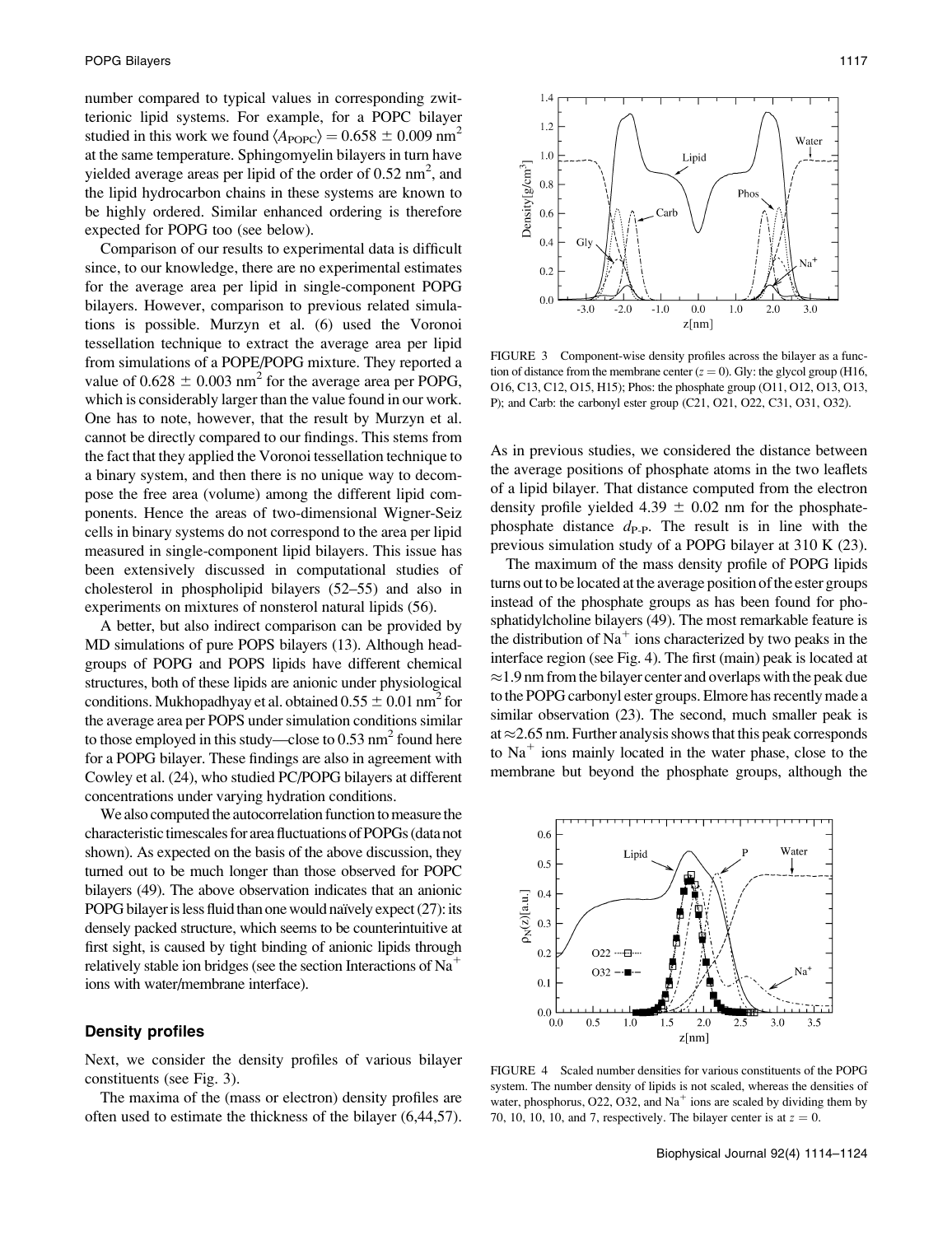distribution of  $Na<sup>+</sup>$  is strongly affected by the surface potential of the negatively charged surface of a POPG bilayer. Hence the positively charged sodium ions tend to avoid being in close contact with the negatively charged phosphate groups and instead prefer interactions with the ester groups.

The peaks of the density profiles of phosphodiester oxygens (O13, O14), hydroxyl oxygens O16 and O15 (see Fig. 1) are located at  $\approx$  2.2 nm, 2.05 nm, and 2.0 nm, respectively (data not shown). When these numbers are compared to the distribution of  $Na<sup>+</sup>$  ions, they suggest that sodium ions interact more favorably with ester groups rather than phosphodiester moieties. Meanwhile, sodium ions corresponding to the second, smaller peak of the distribution ( $\approx$  2.65 nm) are not bound to lipids (see the section Interactions of  $Na<sup>+</sup>$  ions with water/membrane interface for a detailed discussion). Due to strong electrostatic interactions, all the  $Na<sup>+</sup>$  ions stay near lipid headgroups and interact with various oxygen atoms. Yet the mutual electrostatic repulsion between the  $Na<sup>+</sup>$  ions together with their thermal motion and energy compensation from hydration competes with the tendency of sodium ions to reside close to the headgroups. The two effects together lead to the existence of the broad second peak in the distribution of the  $Na<sup>+</sup>$  ions.

#### Headgroup orientation

0.16  $0.14$ 

 $0.12$ 

 $P(\alpha)$ [a.u.]  $0.10$  $0.08$  $0.06$ 0.04  $0.02$  $0.00$ 

Due to the glycerol group, it is not straightforward to characterize the orientation of PG headgroups as compared to that of phosphatidylcholine headgroups defined by their P-N dipoles. Hence, for POPG we considered distributions of the P-C12, P-O15, and P-O16 vectors (see labeling in Fig. 1) as shown in Fig. 5.

The average orientation angles between the PG headgroup vectors (P-C12, P-O15, and P-O16) and the outward bilayer normal are found to be  $85 \pm 2^{\circ}$ ,  $98 \pm 3^{\circ}$ , and  $89 \pm 6^{\circ}$ . Consequently, PG headgroups are on average almost parallel to the membrane surface. This is also confirmed by the density profile shown in Fig. 3, where the maxima of phosphate and glycol groups overlap to a large extent. As for the P-O15



 $\alpha$  [degree]

Biophysical Journal 92(4) 1114–1124

 $20$ 40 60 80 100 120 140 160 180

 $\Omega$ 

 $P-O16$  ---- $P-O15$  .....

vector, the average inward orientation possibly results from the intramolecular hydrogen bond O15-H15-O12.

The orientation of the PG headgroup with respect to the membrane surface has been examined earlier by small angle x-ray (58) and neutron scattering techniques (59). These experiments were performed in the ordered phase of DPPG or Escherichia coli PG, respectively, at very low hydration  $(n<sub>water</sub> \sim 2.6$  per lipid). An approximate tilt of 30 $^{\circ}$  was derived from these data for the PG headgroup, though an alternative interdigitated structure could not be strictly excluded (59). The above experimental results are not comparable to our simulations as they were performed in the gel phase, and the former one even under varying pH. In recent simulations in the fluid phase, Elmore  $(23)$  found an average angle of  $102^{\circ}$  with a broad variation.

It has been observed that the PG headgroup undergoes changes of orientation as the hydration level is changed (60). This orientation flexibility, as suggested by Kurze et al., is probably related to the breakdown of the continuous primary hydration shell of the PG headgroup, accompanied by the formation of an interheadgroup hydrogen-bonding network that replaces the headgroup-water interaction. Unfortunately, experimental data for the orientation of PG headgroup are not available at the hydration level we applied in our bilayer system.

#### Ordering of hydrocarbon tails

The ordering of lipid acyl chains is typically characterized by the order parameter tensor

$$
S_{\alpha\beta} = \frac{1}{2} \langle 3\cos\theta_{\alpha}\cos\theta_{\beta} - \delta_{\alpha\beta} \rangle, \tag{1}
$$

where  $\alpha$ ,  $\beta = x$ , y, z, and  $\theta_{\alpha}$  is the angle between the  $\alpha$ th molecular axis and the bilayer normal (z axis). The order parameter is then computed separately for all carbons along the acyl chains. The above is related to the experimentally measured deuterium order parameter

$$
S_{\rm CD} = \frac{2}{3} S_{\rm xx} + \frac{1}{3} S_{\rm yy}.
$$
 (2)

We therefore present our results in terms of  $|S_{CD}|$ . Since we used a united atom model and therefore had no explicit hydrogen positions, they had to be reconstructed assuming a perfect tetrahedral arrangement.

The order parameters for saturated  $sn-1$  chains and unsaturated sn-2 chains are presented separately in Fig. 6. For comparison, the order parameters from a reference simulation for a POPC bilayer are presented as well. Fig. 6 shows that POPG lipids are more ordered than lipids in a POPC bilayer and that the qualitative features of the order parameter profiles are quite different. Unlike for POPC, the order parameter of POPG acyl chains increases up to the eighth carbon along the chain. Eventually it decreases for the last few carbons but, nevertheless, the POPG chains are highly ordered even at their ends. The higher ordering is in line with what one can expect from the behavior of the area per lipid (see Fig. 2).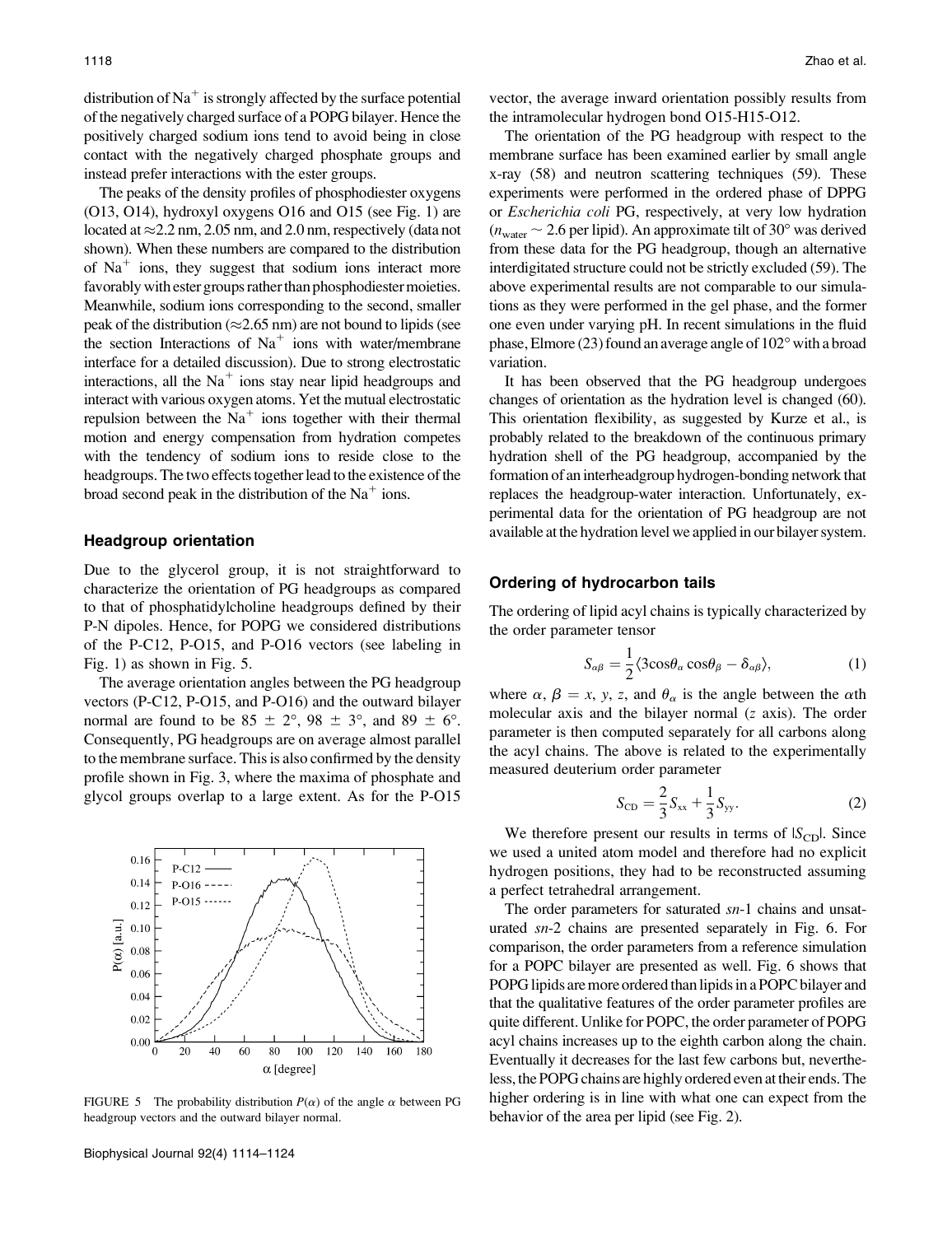

FIGURE 6 Deuterium order parameters  $S_{CD}$  of saturated sn-1 (top) and unsaturated sn-2 (bottom) chains in POPG and POPC bilayers.

#### Hydrogen bonding

Experimental observations have suggested that the hydroxyl group of a PG lipid has the potential to form both intra- and intermolecular hydrogen bonds (61). To determine whether these hydrogen bonds exist, we follow the generally accepted approach and define two geometrical parameters: the distance  $r$  between the hydrogen and the acceptor, and the donor-hydrogen-acceptor angle (zero extended)  $\alpha$ . The conditions  $r \le 0.25$  nm and  $\alpha \le 60^{\circ}$  were then used as criteria for a hydrogen bond (H-bond) to exist.

On the average, we found that O16 forms  $\sim 0.15$  intramolecular and  $\sim 0.47$  intermolecular hydrogen bonds with various lipid oxygen atoms per POPG molecule. The intermolecular hydrogen bonds between the O16-H16 groups and carbonyl groups are the most abundant hydrogen bonds found in our study. We will discuss this issue in more detail below. Table 1 summarizes the average numbers of intraand intermolecular hydrogen bonds.

# Interactions of Na $^+$  ions with water/membrane interface

### Radial distribution functions and coordination numbers

Fig. 7 shows the radial distribution functions (RDFs) of various oxygen atoms (including intermolecular and intra-

TABLE 1 Average number of intermolecular and intramolecular hydrogen bonds in a POPG lipid molecule. The errors given are standard error estimates. See Fig. 1 for atom labeling.

| H-donor         | H-acceptor      | Intermolecular  | Intramolecular  |
|-----------------|-----------------|-----------------|-----------------|
| O <sub>15</sub> | O <sub>12</sub> |                 | $1.00 \pm 0.01$ |
| O16             | O <sub>11</sub> | $0.06 \pm 0.02$ |                 |
| O16             | O <sub>12</sub> | $0.01 \pm 0.01$ | $0.02 \pm 0.01$ |
| O16             | O13, O14        | $0.07 \pm 0.02$ |                 |
| O16             | O <sub>15</sub> | $0.05 \pm 0.02$ | $0.05 \pm 0.02$ |
| O16             | O <sub>16</sub> | $0.02 \pm 0.01$ |                 |
| O16             | O <sub>21</sub> | $0.07 \pm 0.01$ | $0.04 \pm 0.01$ |
| O16             | O <sub>22</sub> | $0.14 \pm 0.02$ | $0.02 \pm 0.01$ |
| O16             | O31             | $0.01 \pm 0.01$ | $0.01 \pm 0.01$ |
| O16             | O32             | $0.05 \pm 0.02$ | $0.01 \pm 0.01$ |

molecular parts) with the hydrogen atom H16 in the POPG headgroup. The results for H15 are not shown since it forms intramolecular hydrogen bonds with the phosphoether oxygens. In Fig. 7, the first minima in the RDF for all the carbonyl and phosphodiester oxygen atoms are located at  $\sim$ 0.24 nm, indicating hydrogen bonding with H16 hydrogen atoms. This confirms intermolecular hydrogen bonding in the POPG bilayer.

The distribution of  $Na<sup>+</sup>$  in Fig. 8 suggests that a large amount of sodium ions are located in the ester region of the water/membrane interface, rather than in the phosphate region. Clearly, there are prominent peaks with oxygen atoms O22 and O32 associated with the ester bonds, followed by O15 in the glycerol part of the headgroup. The remaining peaks related to O16 (also part of the glycerol group) and oxygen atoms O13 and O14 in the phosphate group are considerably less significant.

The structure and population of oxygen atoms around the  $Na<sup>+</sup>$  ions can also be characterized by coordination numbers (39) computed by integration of the corresponding RDF over the first coordination shell,

$$
n_{\text{coord}}^{\text{Na}^+} = \frac{4\pi}{V^{\text{Na}^+}} \int_0^{r_{\text{min}}} dr r^2 g(r), \tag{3}
$$



FIGURE 7 RDFs of various oxygen atoms with the hydroxyl hydrogen H16; see Fig. 1 for atom labeling.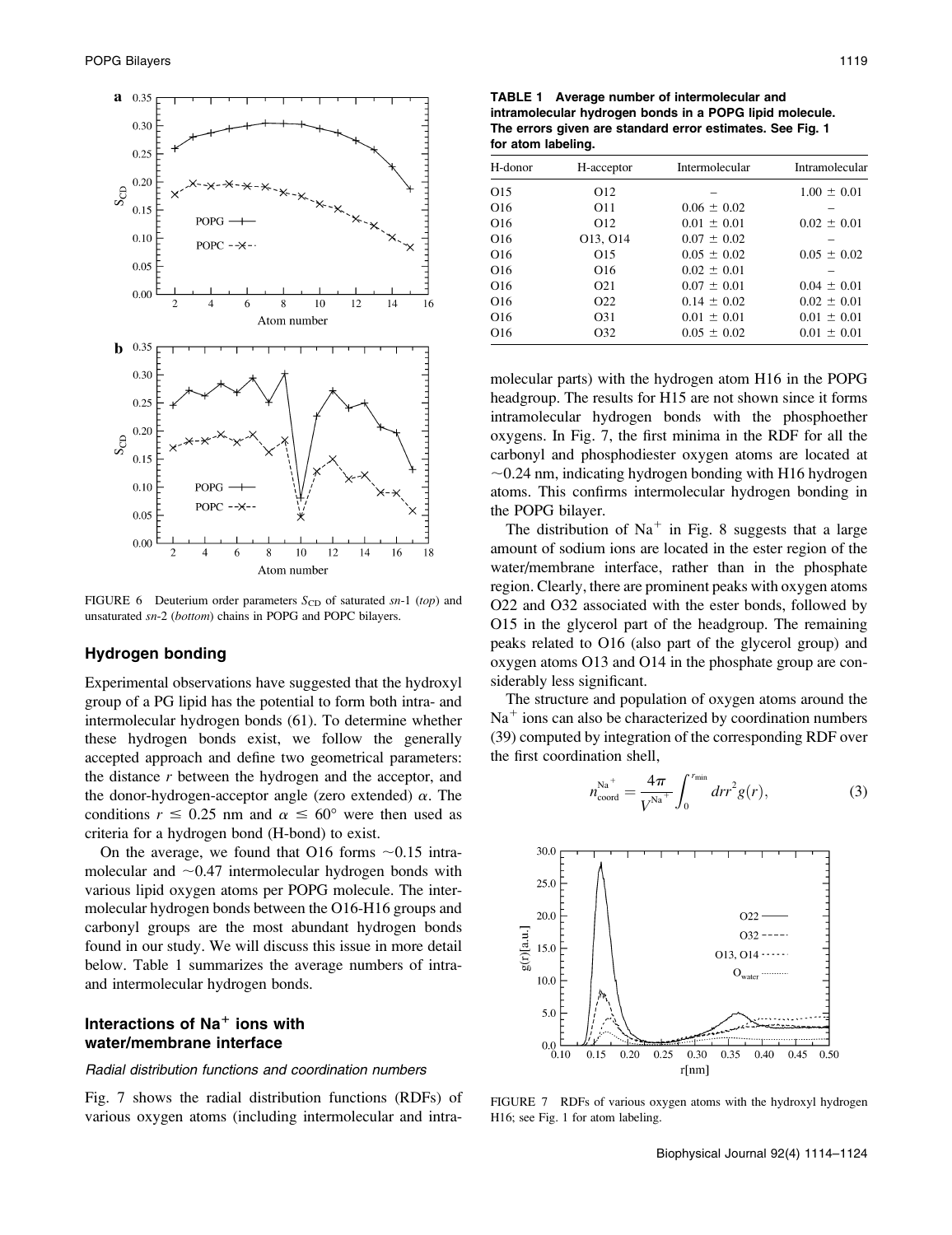

FIGURE 8 RDFs of various oxygen atoms with  $Na<sup>+</sup>$  ions.

where  $V^{Na+}$  is the van der Waals volume of a sodium ion and  $r_{\text{min}}$  is the position of the first minimum of the RDF. This coordination number  $n_{\text{coord}}^{\text{Na+}}$  describes the number of atoms of interest in the first coordination shell of a  $Na<sup>+</sup>$  ion.

From Eq. 3 one finds, on average, 3.36, 0.91, 0.60, 0.40, 0.19, and 0.04 oxygen atoms from water, O22, O32, O15, O16, and from phosphodiester oxygen atoms, respectively, around the  $Na<sup>+</sup>$  ion.

To get a more detailed view on how  $Na<sup>+</sup>$  ions interact with different charged groups, in Fig. 9 we show the coordination numbers of  $Na<sup>+</sup>$  ions with various oxygen atoms as a function of the distance from the bilayer center.

The total coordination number shows a small increase, from  $\sim$  5.0 deep inside the lipid bilayer to  $\sim$  5.7 in the aqueous phase. The coordination numbers of  $Na<sup>+</sup>$  ions with lipid oxygen atoms show a maximum in the ester region of the water/membrane interface, indicating strong interactions between  $Na<sup>+</sup>$  ions and carbonyl groups. Due to binding of sodium ions to the membrane, water molecules are squeezed out from the first coordination shell.

In the section Density profiles we found that the density profile of sodium ions was characterized by two peaks in the



FIGURE 9 Average coordination numbers of Na<sup>+</sup> ions with various lipid oxygens, water oxygens, as well as the total coordination numbers (including contributions from all oxygen atoms in POPG) as a function of the distance from the bilayer center.

Biophysical Journal 92(4) 1114–1124

membrane-water interfacial region. Fig. 10 elucidates the origin of this behavior: the first peak in the density profile of sodium ions around  $z \approx 1.9$  nm is due to ions bound to lipid oxygens and especially those bound to the oxygens in the ester groups. The second peak at  $z \sim 2.65$  nm, in turn, arises from those sodium ions that are not bound to any lipid oxygens but are rather confined to water molecules in the vicinity of the membrane-water interface.

#### Ion bridges and ion-lipid clusters

The term ''ion bridge'' refers to the case in which two lipids bind to each other via a  $Na<sup>+</sup>$  ion. To characterize the existence of ion bridges, we define an ion-lipid bond to occur when the carbonyl oxygen is within a distance of 0.33 nm from a  $Na<sup>+</sup>$ ion, which is the radius of the first shell of  $Na<sup>+</sup>$  ions.

Here, we only define lipid carbonyl oxygens (O22, O32) instead of all lipid oxygens as binding sites available for ion bridges (19). This is justified since the bonding between  $Na<sup>+</sup>$ ions and carbonyl oxygens is much stronger compared to interactions between  $Na<sup>+</sup>$  ions and other lipid oxygens. These ion bridges constitute the majority of all interactions between  $Na<sup>+</sup>$  ions and lipid, as seen above.

When analyzing the trajectory we found, on average,  $193 \pm 5$ ion-lipid bonds (in the model of 128 PGs and 128 sodium ions), involving 63% of Na<sup>+</sup> ions and 97% of lipids. The percentages for  $Na<sup>+</sup>$  ions binding to one, two, three, and four lipids are, respectively, 9%, 24%, 24%, and 6%. Fig. 11 illustrates some of the cases. As for lipids, the percentages binding to one, two, and three Na<sup>+</sup> ions are, respectively,  $45\%, 51\%,$  and  $1\%$ .

As we can see, the majority of  $Na<sup>+</sup>$  ions bind to two or three lipids, whereas most of the lipids bind to one or two  $Na<sup>+</sup>$  ions with almost equal probabilities. It is observed that, although each lipid has two binding sites for ion bridging, the cases with an individual  $Na<sup>+</sup>$  ion binding to two carbonyl oxygens within the same lipid are rare.

As seen above, an ion often binds to more than one lipid. That makes it possible for the lipids to form larger connected



FIGURE 10 Distributions of  $Na<sup>+</sup>$  bound and unbound to lipid oxygens as functions of distance from the bilayer center.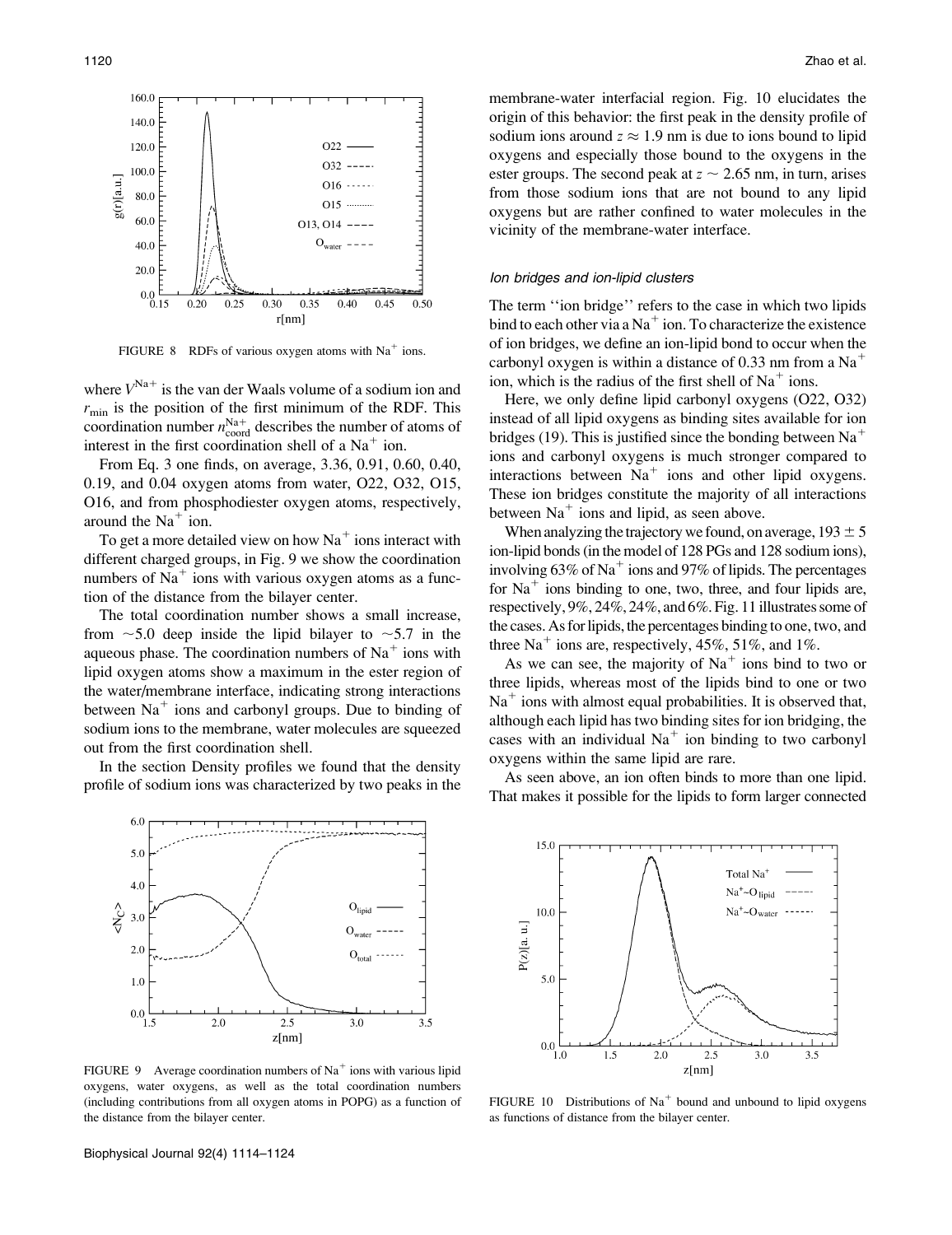

FIGURE 11 Snapshots of lipids binding to  $Na<sup>+</sup>$  ions. The cases shown here correspond to the binding of  $(a)$  three lipids and two waters with a  $Na<sup>+</sup>$  ion, and (b) four lipids with a Na<sup>+</sup> ion.

clusters in which the lipids are linked to each other by ion bonds. We define such a continuous and connected network as an ion-lipid cluster. Fig.  $12a$  shows a typical configuration of an ion-lipid cluster. We also studied the distribution of the cluster sizes as shown in the inset in Fig. 13. Although smaller clusters appear frequently, most of the lipids belong to larger clusters. As seen in the inset in Fig. 13, some very large clusters also appear. An example of such a cluster is shown in Fig. 12 b.

It can be easily imagined that the existence of clusters has an effect on the dynamics of the whole bilayer since the robust ion bridges force the lipids to move collectively. This suggestion is supported by the strong correlation between the evolution of the area per lipid and the number of clusters (Figs. 2 and 13). The slow process of the formation and breaking of ion-lipid bonds is likely to be the key factor that makes the equilibration of the POPG bilayer slow.

#### Water orientation

Ordering of water molecules in the vicinity of the water/ membrane interface can be characterized by the time-



FIGURE 12 A snapshot of a typical configuration (one leaflet) demonstrating the existence of clusters. Each lipid (red) is represented by the average position of its two carbonyl oxygens. An ion-lipid bond (light blue dotted line; an ion can be bound to more than one lipid) appears between a lipid and a Na<sup>+</sup> ion (blue). b) A snapshot of a giant cluster consisting of 51 lipids, 32  $Na<sup>+</sup>$  ions, and 86 ion-lipid bonds.



FIGURE 13 Time evolution of the number of clusters during the whole simulation. Inset: Size distribution of clusters. The cluster size is defined by the number of lipids it contains, e.g., a cluster of size 1 might or might not contain a  $Na<sup>+</sup>$  ion, whereas clusters of size more than 1 always contain  $Na<sup>+</sup>$  ions.

averaged projection of the water dipole unit vector  $\vec{\mu}(z)$ onto the bilayer normal  $\vec{n}$ ,

$$
P(z) = \langle \vec{\mu}(z) \cdot \vec{n} \rangle = \langle \cos \phi \rangle, \tag{4}
$$

where z is the z-component of the center of mass of a water molecule, and  $\phi$  is the angle which the water dipole vector makes with the bilayer normal.

The orientation of water dipoles as a function of the distance from the bilayer center is presented in Fig. 14. Due to the negative surface charge of the POPG bilayer, interfacial water is highly polarized and distinctly different from the POPC case. Whereas in POPC there is a single minimum in the interfacial region, the ordering of water within the POPG bilayer is characterized by a rather deep minimum around 2.4 nm and a broad maximum around 1.9 nm. The water orientation profile reflects the total charge density profile of the POPG/water/ion system shown in Fig. 15.



FIGURE 14 The average cosine of the angle  $\phi$  between the water dipoles and the outward bilayer normal.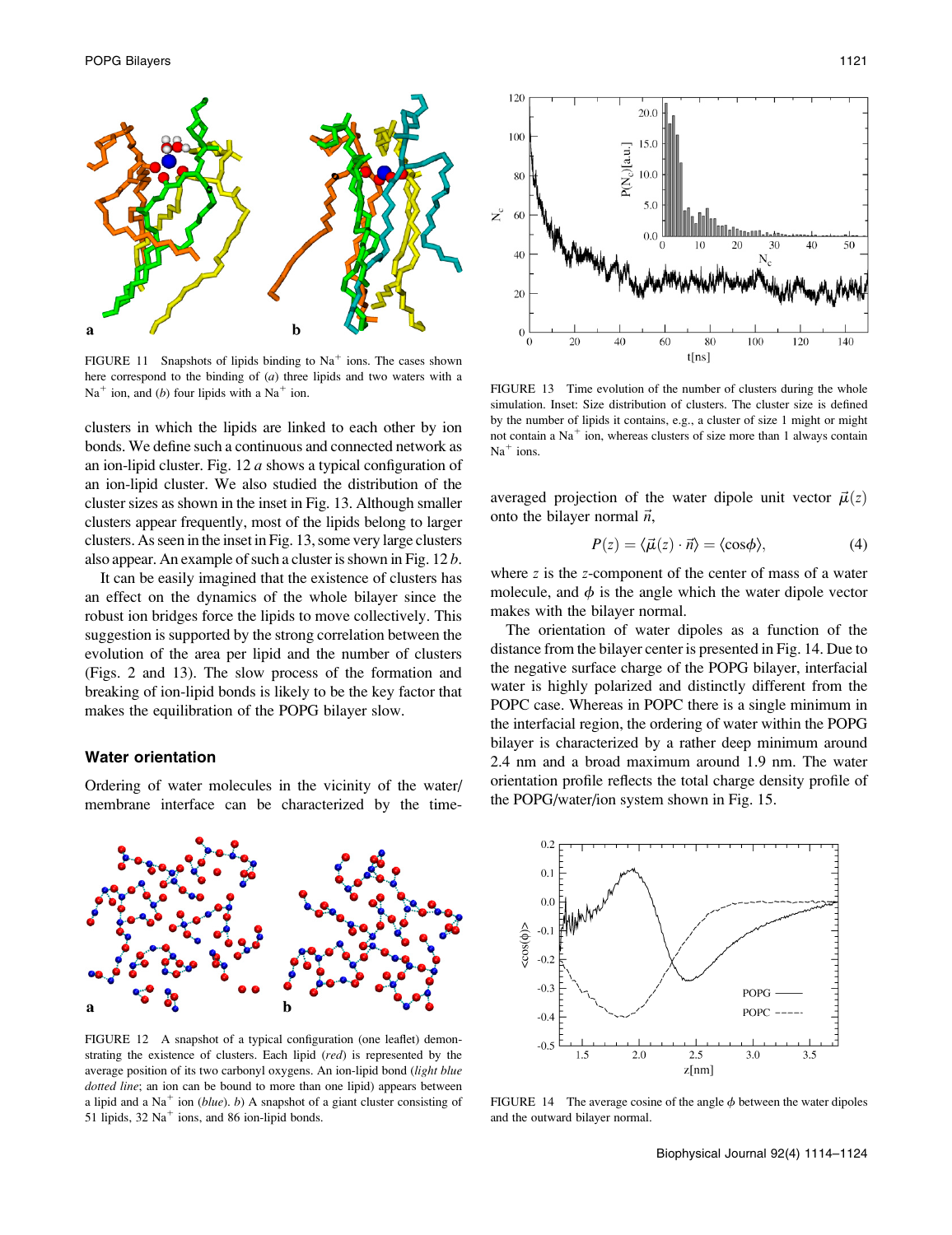

FIGURE 15 Charge density profiles due to POPG with  $Na<sup>+</sup>$  ions, water, and the total charge density profile. The profiles are shown as functions of the distance from the bilayer center.

As Fig. 15 shows, ordering of water compensates the excess local charge carried by lipid and  $Na<sup>+</sup>$  ions. This is in agreement with observations for an anionic POPS lipid bilayer (62).

#### Electrostatic potential

To a large extent, the electrostatic potential determines the permeability of ionic solutes through the lipid bilayer (63). Hence, to calculate the electrostatic potential across the bilayer, the average charge density profile was first computed, the bilayer center being set to  $z = 0$  for each simulation frame. Then, the electrostatic potential was determined by integrating the charge density twice with the initial condition  $V(z = 0) = 0$ (see, e.g., Patra et al. (44)).

Fig. 16 shows that the electrostatic potentials for POPG and POPC bilayers differ especially in the inner side of the interface region. The potential barrier in POPG is much lower, which means that it is easier for a positively charged ion to migrate across the interface zone. This difference is expected to arise from a number of factors related to the charge density profiles of



FIGURE 16 Electrostatic potential across the bilayer as a function of distance from the bilayer center.

a POPG bilayer (see Fig. 15). First for a POPG bilayer the net negative charge carried by the phosphate group, along with the positive charge carried by the nonuniformly distributed  $Na<sup>+</sup>$ ions, resulting in a strong surface potential, play an important role. The dipole potential due to the orientation of ester carbonyls is another potential source. Furthermore, the oriented water also makes an important contribution.

#### **DISCUSSION**

We have presented results from an extensive MD study of a negatively charged POPG lipid bilayer. A zwitterionic POPC bilayer has been used as a reference. Thus far, to our knowledge, previous computational studies of PG systems (6,14,23) have been rather limited in scope and focused on hydrogen bonding (23), mixtures of PG with POPE (6), or PG molecules in monolayers (14). Here, we have presented a systematic study of the structural properties of a POPG bilayer with special attention to the role of electrostatics in PG bilayers.

Our studies revealed that PG headgroups have a rather weak intramolecular hydrogen bonding ability. We observed hydrogen bonds mainly between the hydroxyl-1 O16-H16 groups and carbonyl. This is in agreement with infrared spectroscopy analysis (61). Existence of this hydrogen bonding was suggested to prevent the interactions between hydroxyl-1 O16-H16 groups and  $Na<sup>+</sup>$  ions (see the section Interactions of  $Na<sup>+</sup>$  ions with water/membrane interface). The fact that the PG headgroup is not strongly hydrogen bonding is emphasized by the observation that in a mixture with POPE  $(6)$ , the number of intramolecular bonds is three times smaller than what we have observed here. That is mainly due to competition for hydrogen bonding sites with the strongly hydrogen bonding PE group (6).

It seems that weakening hydrogen bonding of the PG headgroup is due to the strong direct electrostatic interactions caused by the negative charge within the POPG headgroup. A similar conclusion has been suggested for anionic POPS bilayers (13). On the other hand, the hydroxyl-2 (O15-H15) group is involved with high affinity in intramolecular hydrogen bonds with the phosphate oxygen O12. The existence of the intramolecular hydrogen bond O15-H15- O12, however, has not been reported in experimental studies thus far (to our knowledge). Infrared spectroscopy studies would be useful to investigate the existence and stability of this hydrogen bond.

The main finding in our study is that although the intermolecular hydrogen bonds are rare, the strong and frequent interaction between ions and PG carbonyl oxygens seems to be the most important factor determining the order of hydrocarbon chains and membrane surface area. About  $60\%$  of Na<sup>+</sup> ions are involved in interlipid interactions in terms of ion bridges between the lipids. The resulting interaction network where lipids are connected through ion bridges results in ion-lipid clusters whose sizes range from a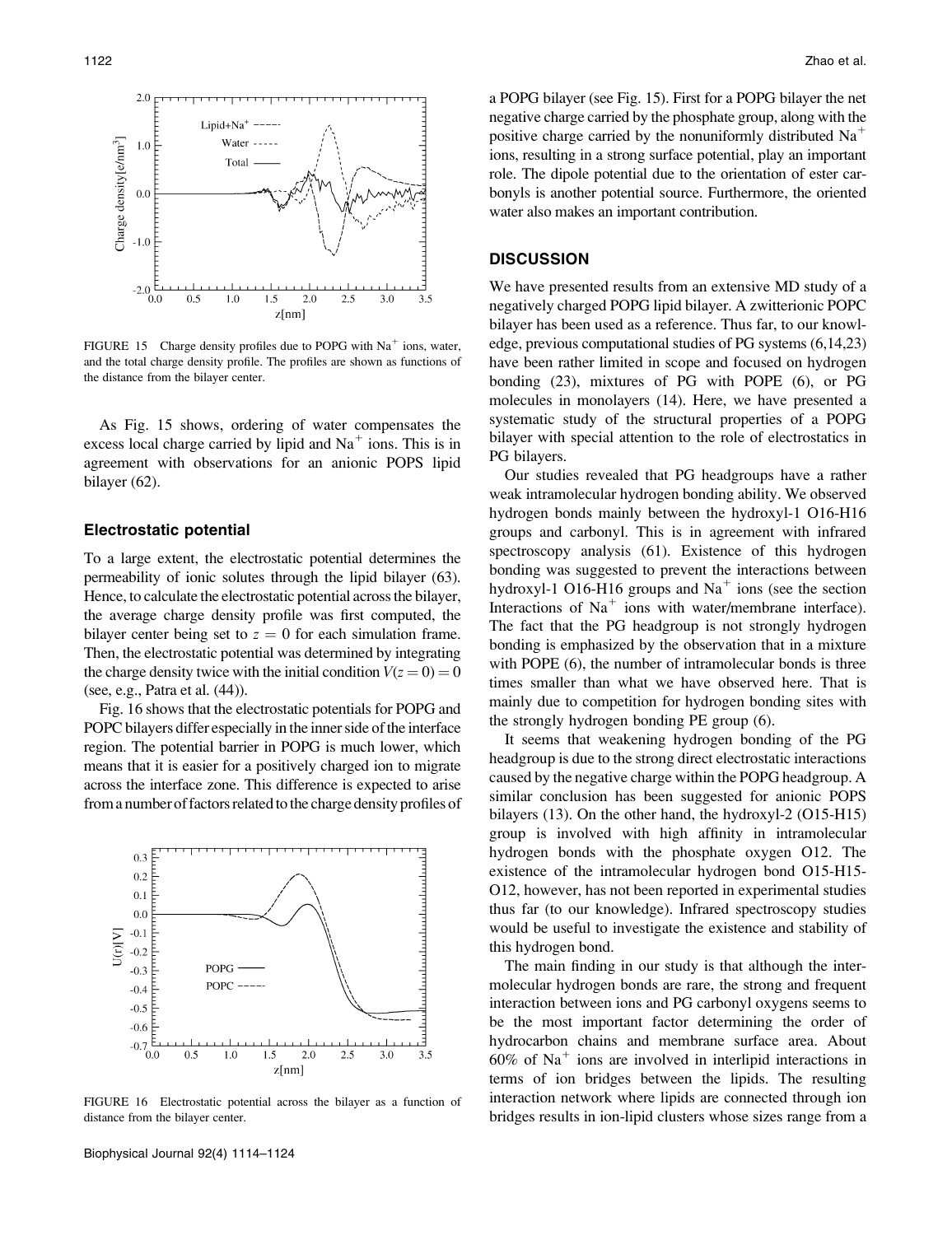few to  $\sim$ 100 particles. These interlipid interactions are stable, some of them persisting over the whole simulation run. Consequently, the ion-lipid clusters are also rather stable, implying that the lipids involved in a cluster form entities that act in a concerted fashion. It is likely that this plays a role in the structural as well as the dynamical properties of the bilayer, including, e.g., the movement of lipids in the plane of the bilayer and the possible formation of small-scale domains of PG-ion rich regions in many component membranes. Further, the strength and stability of positively charged ions and negatively charged headgroups provide a possible molecular level explanation for the action of PG in bacterial membranes under the influence of organic solvents. These highly polar interactions create a high free energy barrier for hydrophobic molecules such as benzene, thus possibly giving one reason nature uses charged lipids in these structures that have to adjust quickly to external changes.

PG headgroups also strongly modify the orientation of water near the bilayer. Two peaks of opposite sign in the interfacial region of the POPG bilayer related to the local water dipole order were observed (Fig. 14). Correlation of the position of these peaks with the position of the two peaks of opposite sign on the charge density (Fig. 15) along the bilayer normal suggests that the ordering of water molecules originates from the shielding of local charges by water dipoles. The snapshot of a Na<sup> $+$ </sup> ion coordinated with PG oxygen atoms and water molecules, which is additionally hydrogen bonded with a phosphate oxygen (Fig. 11 $a$ ), illustrates well the origin of the first peak. The second peak is due to water molecules hydrogen bonded with phosphate and glycerol oxygens from the side of the water phase. In the case of PC, water is ordered by the phosphate groups in a manner similar to PG, but the positively charged choline group does not act the same way as PG (which has no positive charge around) and  $Na<sup>+</sup>$  ions around the choline group create a clathrates-like structure, thus the lack of ordering relative to the bilayer normal. The long-range polarization of the water molecules throughout the simulation box suggests that the amount of interlayer water in our model is too low for comparisons with unilamellar vesicles. That means that there is an additional repulsive interaction through the water phase between headgroups of opposite layers which potentially can influence the structure and dynamics of simulated bilayers. This is in agreement with experimental studies of charged lipids, which show continuous swelling with water added between lamellae up to a certain threshold at which two phases are formed, a fully hydrated unilamellar vesicle with bulk water (64). However, the exact amount of interlamellar water for POPG is not known. Despite that, we can exclude the possibility that the increase of the order and decrease of the surface area observed in our studies are additionally facilitated by a too small number of interbilayer water molecules. A similar increase for the order of PG acyl chains was observed in mixed PE-PG bilayers (6) and PG monolayers (14), and thus it is unlikely that it can influence our conclusions.

We thank the Finnish IT Center for Science (CSC) and the HorseShoe (DCSC) supercluster computing facility at the University of Southern Denmark for computer resources.

This work has been supported by the Emil Aaltonen foundation, the Academy of Finland through its Center of Excellence Program (I.V.), and the Academy of Finland projects.

#### REFERENCES

- 1. Mead, J. F., R. B. Alfin-Slater, D. R. Howton, and G. Popiák. 1986. Lipids—Chemistry, Biochemistry and Nutrition. Plenum Press, New York.
- 2. Dowhan, W. 1996. Molecular basis for membrane phospholipid diversity: why are there so many lipids? Annu. Rev. Biochem. 66:199–232.
- 3. Pasenkiewicz-Gierula, M., K. Murzyn, T. Róg, and C. Czaplewski. 2000. Molecular dynamics simulation studies of lipid bilayer systems. Acta Biochim. Pol. 47:601–611.
- 4. Hallock, K. J., D.-K. Lee, J. Omnaas, H. I. Mosberg, and A. Ramamoorthy. 2002. Membrane composition determines pardaxin's mechanism of lipid bilayer disruption. Biophys. J. 83:1004–1013.
- 5. Lee, S.-Y., and R. MacKinnon. 2004. A membrane-access mechanism of ion channel inhibition by voltage sensor toxins from spider venom. Nature. 430:232–235.
- 6. Murzyn, K., T. Róg, and M. Pasenkiewicz-Gierula. 2005. Phosphatidylethanolamine-phosphatidylglycerol bilayer as a model of the inner bacterial membrane. Biophys. J. 88:1091–1103.
- 7. Uran, S., A. Larsen, P. B. Jacobsen, and T. Skotland. 2001. Analysis of phospholipid species in human blood using normal-phase liquid chromatography coupled with electrospray ionization ion-trap tandem mass spectrometry. *J. Chrom. B.* 758:265–275.
- 8. Tari, A., and L. Huang. 1989. Structure and function relationship of phosphatidylglycerol in the stabilization of phosphatidylethanolamine bilayer. Biochemistry. 28:7708–7712.
- 9. Maruyama, K. 2002. Peg-immunoliposomes. Biosci. Rep. 22:251–266.
- 10. Isken, S., and J. A. M. de Bont. 1998. Bacteria tolerant to organic solvents. Extremophiles. 2:229–238.
- 11. Weber, F. J., and J. A. M. de Bont. 1996. Adaptation mechanisms of microorganisms to the toxic effects of organic solvents on membranes. Biochim. Biophys. Acta. 1286:225–245.
- 12. Pandit, S. A., and M. L. Berkowitz. 2002. Molecular dynamics simulation of dipalmitoylphosphatidylserine bilayer with  $Na<sup>+</sup>$  counterions. Biophys. J. 82:1818–1827.
- 13. Mukhopadhyay, P., L. Monticelli, and D. P. Tieleman. 2004. Molecular dynamics simulation of a palmitoyl-oleoyl phosphatidylserine bilayer with Na+ counterions and NaCl. Biophys. J. 86:1601-1609.
- 14. Kaznessis, Y. N., S. Kim, and R. G. Larson. 2002. Simulations of zwitterionic and anionic phospholipid monolayers. Biophys. J. 82: 1731–1742.
- 15. Bandyopadhyay, S., M. Tarek, and M. L. Klein. 1999. Molecular dynamics study of a lipid-DNA complex. J. Phys. Chem. B. 103: 10075–10080.
- 16. Gurtovenko, A. A., M. Patra, M. Karttunen, and I. Vattulainen. 2004. Cationic DMPC/DMTAP lipid bilayers: molecular dynamics study. Biophys. J. 86:3461–3472.
- 17. Gurtovenko, A. A., M. Miettinen, M. Karttunen, and I. Vattulainen. 2005. Effect of monovalent salt on cationic lipid membranes as revealed by molecular dynamics simulations. J. Phys. Chem. B. 109:21126–21134.
- 18. Böckmann, R. A., A. Hac, T. Heimburg, and H. Grubmüller. 2003. Effect of sodium chloride on a lipid bilayer. Biophys. J. 85:1647–1655.
- 19. Pandit, S. A., D. Bostick, and M. L. Berkowitz. 2003. Molecular dynamics simulation of a dipalmitoylphosphatidylcholine bilayer with NaCl. Biophys. J. 84:3743–3750.
- 20. Böckmann, R. A., and H. Grubmüller. 2004. Multistep binding of divalent cations to phospholipid bilayers: a molecular dynamics study. Angew. Chem. Int. Edn. 43:1021–1024.